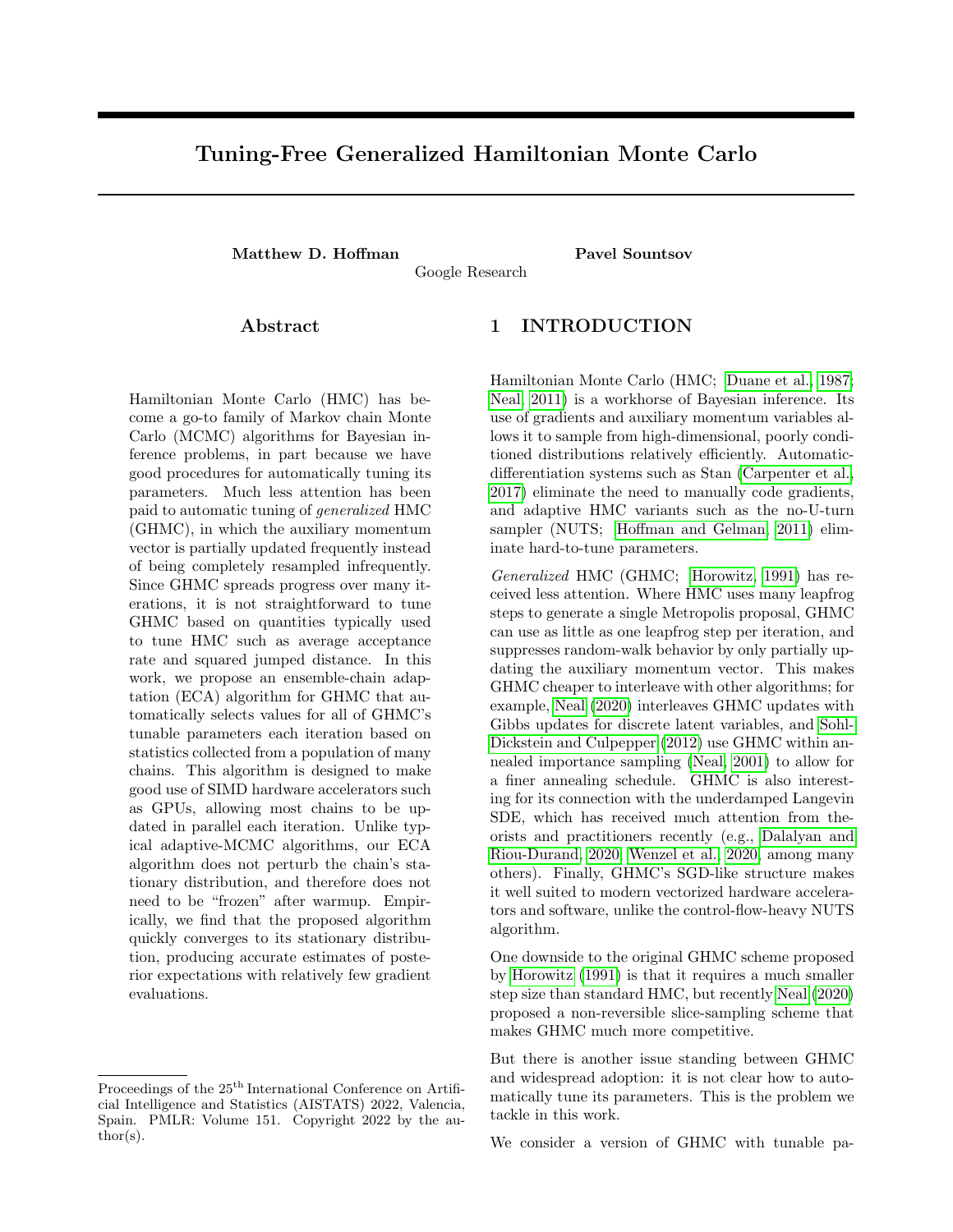rameters controlling step size, damping, slice drift speed, and a diagonal preconditioning matrix. Working within the framework of ensemble-chain adaptation (ECA; [Gilks et al., 1994\)](#page-9-6), which allows for tuning of MCMC parameters while maintaining the correct stationary distribution, in Section 4 we derive heuristics for setting all of GHMC's parameters. In Section 5, we demonstrate that the resulting algorithm is competitive with other turnkey HMC methods such as ChEES-HMC ([Homan et al., 2021\)](#page-9-7) and NUTS ([Ho](#page-9-2) [man and Gelman](#page-9-2), [2011](#page-9-2)). In summary, our contributions include:

We discuss how to derive ECA-MCMC algorithms that can take full advantage of parallel-compute resources such as GPUs. These algorithms can automatically select appropriate values for their tunable parameters while maintaining the correct stationary distribution.

We propose ECA-friendly heuristics for selecting appropriate step size, damping, and slice drift speed parameters for GHMC with the slicesampling scheme o[f Nea](#page-9-4)l [\(202](#page-9-4)0). We also show how to apply the heuristics in conjunction with ECA preconditioning.

We propose a heuristic for estimating the largest eigenvalue of a matrix from a noisy, low-rank estimate of that matrix.

Putting these pieces together, we demonstrate empirically that the proposed tuning-free algorithm can compete with strong adaptive-HMC algorithms like NUTS and ChEES-HMC.

# 2 BACKGROUND AND RELATED WORK

In this section we review the tools we will build on to derive a self-tuning generalized HMC (GHMC) algorithm: HMC and GHMC; a slice-sampling extension that makes GHMC much more ecient; and the framework of ensemble-chain adaptation, which lets an ensemble of states inform each others' proposals. Throughout, we will assume that we are interested in sampling from an di erentiable unnormalized distribution  $p( )$  over some  $2 R^{D}$ .

## 2.1 Hamiltonian Monte Carlo

Hamiltonian Monte Carlo (HMC; [Duane et al., 1987;](#page-9-0) [Neal, 2011](#page-9-1)) generates proposals by rst introducing an auxiliary vector of \momentum" variables m such that  $p( ; m ) = p( )N(m; 0; 1)$ . Interpreting as the position of a hypothetical particle and treating  $logp()$ 

as a potential energy function and  $log N$  (m; 0; I) as a kinetic energy, we can simulate the Hamiltonian dynamics of that particle. Since Hamiltonian dynamics are reversible, preserve volume, and conserve energy (and therefore conserve  $log($ ; m )), evolving the state

, m according to the exact dynamics and negating the momentum would yield a reversible, deterministic Metropolis proposal [\(Metropolis et al., 1953](#page-9-8)) with acceptance probability 1. We can then resample the momentum m from its standard-normal distribution, and repeat.

In practice, we must discretize the Hamiltonian dynamics, and we typically use the leapfrog integrator, which requires one evaluation of the gradient r logp per integrator step (with gradient caching), is reversible, and preserves volume. However, it does not conserve energy exactly, and so we must apply a Metropolis correction to ensure detailed balance; if we propose a new state  $^0$ ; m $^0$ , then we reject this move with probability max f 0; 1 p( $^{0}$ ;m $^{0}$ )  $\frac{\rho(-\gamma;m\gamma)}{p(-;m\gamma)}$ g. Using smaller step sizes leads to smaller energy changes and higher acceptance rates, but increases the number of steps we must take to make a given amount of progress.

While the standard leapfrog integrator has a scalar step-size parameter , one can also implement it using per-dimension step sizes $_{1:D}$ ; this is the integrator described in Algorithm 1. [Neal](#page-9-1) ([2011](#page-9-1)) shows that this is equivalent to either using a diagonal covariance matrix (sometimes called a mass matrix) for p(m) or linearly rescaling the dimensions of to  $\tilde{d} = d = d$ . Such a rescaling can improve HMC's eciency if it improves the conditioning of log p( ) ([Langmore et al., 2019](#page-9-9)).

HMC's performance also depends strongly on the number of leapfrog steps taken between momentumresampling steps. Too few steps and the chain will explore the space by a slow random walk; too many and we waste computation. A popular extension of HMC, the no-U-turn sampler (NUTS; [Homan and Gelman,](#page-9-2) 2011) automatically decides when to resample the momentum based on when the dynamics start to double back and make a \U turn". However, Homan et al. (2021) observe that NUTS chains can be expensive to run in parallel on modern hardware accelerators such as GPUs and TPUs, and propose an alternative adaptive-MCMC strategy (called ChEES-HMC) to tune HMC's number-of-leapfrog-steps parameter.

## 2.2 Generalized Hamiltonian Monte Carlo

Horowitz (1991) developed a generalization of HMC (GHMC) in which the momentum is only partially updated each iteration. At the beginning of each iteration, instead of resamplingm N (0; I ), we apply eration, instead of resappling in  $N$  (0,1), we apply<br>the update m  $N$  (m  $\overline{1}$ ; I), where 2 (0;1]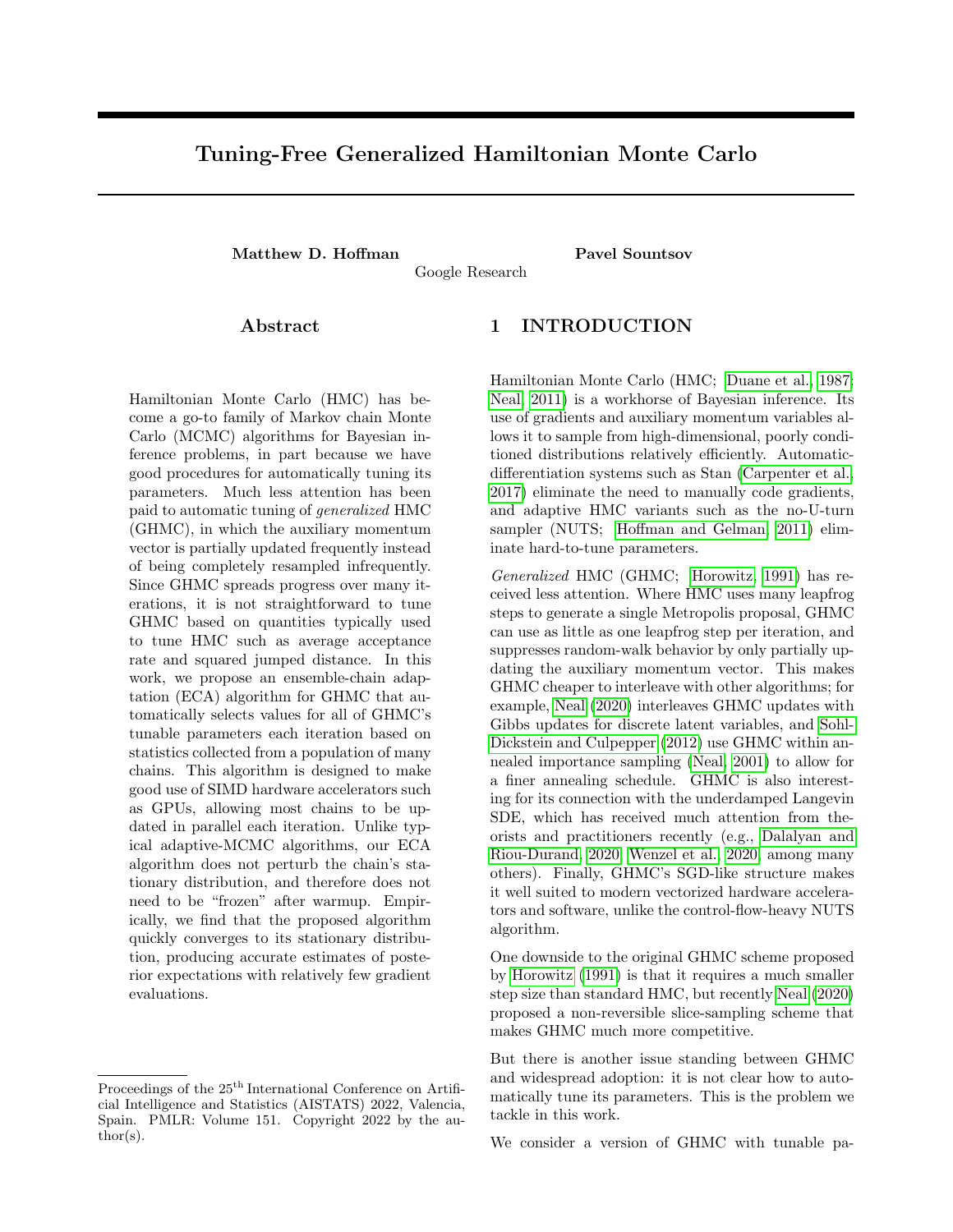is a scalar that controls how much m changes. This leaves the standard-normal distribution over m invariant, since it e ectively adds a zero-mean normal with variance to one with variance 1

Next, as in HMC, we propose updating the state , m by applying one or more leapfrog updates and then negating the momentum (to make the proposal reversible), and accept or reject this move according to the usual Metropolis ratio. Finally, we unconditionally negate the momentum; if we accepted the leapfrog move, this will undo the negation from the previous step, but if we rejected the leapfrog move then it will make the chain \bounce" and reverse course. In standard HMC  $($  = 1) this would be unnecessary, since m would immediately be completely resampled. But in GHMC, where we only partially update the momentum, allowing the momentum to be negated would cause the chain to reverse direction and undo some of the progress that it made on the previous iteration.

If we take one leapfrog step per iteration (as we will assume from here onward), in the limit where the step size and update amount become small, all proposals are accepted and the dynamics simulate the underdamped Langevin SDE:

$$
d = mdt; dm = (r \log p( ) m)dt + \frac{p}{2}dW(t);
$$
\n(1)

where we de ne the damping coe cient  $=$   $\frac{1}{2}$ . Discretizations of underdamped Langevin dynamics resemble sampling analogs of gradient descent with momentum, and have receieved much positive attention from theorists recently (e.g., Cheng et al., 2018; Dalalyan and Riou-Durand, 2020; Ma et al., 2021). Like HMC, underdamped Langevin dynamics use momentum to suppress ine cient random-walk behavior.

So why is GHMC not as widely used in practice as HMC variants that completely resample the momentum each iteration? One answer has to do with rejections. Suppose both HMC and GHMC must simulate their dynamics for T leapfrog steps without a rejection to make optimal progress, and suppose that for both algorithms the energy after t steps is  $\mathsf{E}_\mathsf{t}$ . HMC faces a single accept-reject decision based on the total energy, whereas GHMC must endure a gauntlet of possible rejections:

$$
P_{GHMC}^{accept} = \frac{Q}{t} \min f 1; e^{E_{t-1} - E_t} g
$$
  
= min f 1;  $\frac{Q}{t}$  min f 1; e^{E\_{t-1} - E\_t} g g  
= min f 1; expf  $P_t$  min f 0; E<sub>t-1</sub> - E<sub>t</sub> g g (2)  
min f 1; expf  $\frac{E_{t-1}}{t} - E_t g g$   
= min f 1; e<sup>E\_0</sup> - E<sup>T</sup> g = P<sup>accept</sup><sub>HMC</sub>:

So GHMC pays a price each time the energy increases, While this scheme makes GHMC competitive with

whereas HMC is robust to energy 
uctuations around a stable mean. Symplectic integrators such as the leapfrog are celebrated for their tendency to produce stable 
uctuations over long trajectories rather than accumulating energy errors (Hairer et al., 2006). Unlike HMC, GHMC must aggressively control these 
uctuations by using a very small step size if it is to avoid random-walk behavior caused by rejections.

Fortunately, Neal (2020) recently proposed a solution to this problem based on slice sampling (Neal, 2003). We can augment the system with an auxiliary scalar slice variables Uniform  $(0, p( ; m))$ , so that the joint probability is uniform:  $p( ; m; s) / I[s p( ; m)].$ 

Now, holding s xed, we can propose a new  $0<sup>o</sup>$ , m $0 =$ leapfrog(;  $m$ ; ), which we will accept as long ass p( $^0$ ; m $^0$ ). If we resampleds each iteration, this would be equivalent to the usual GHMC proposal. But if we leaves xed for T steps, then we will accept all T steps as long as the energy never increases so much that  $E_t$   $E_0$   $logp( ; m)$  logs. This will cause our accept and reject decisions to cluster in time|when we sample a relatively \permissive" s (i.e., when s is signi cantly less than  $p( ; m )$ , we will tend to accept many steps in a row even with a large step size.

Rather than fully resample s periodically, Neal (2020) proposes a non-reversible update scheme for the reparameterized slice variableu,  $\frac{s}{p(\pi r)}$  that in the absence of energy 
uctuations will causeu to trace out a triangle wave whose frequency is controlled by a free parameter . A GHMC update using Neal's persistent-Metropolis scheme is outlined in algorithm 1.

| Algorithm 1 Persistent-MH Generalized HMC                                                |
|------------------------------------------------------------------------------------------|
| 1: function leapfrog (;m; )                                                              |
| 2: For each d, set $m_d^0 := m_d + \frac{d}{2}r$ $log p()$ .                             |
| 3: For each d, set $\frac{0}{d}$ := $\frac{1}{d}$ + $\frac{1}{d}$ m <sub>d</sub> .       |
| 4: For each d, set $\overline{m}_d^{00} = m_d^0 + \frac{d}{2}\overline{r}_d \log p(0)$ . |
| 5: return $^{0}$ , m <sup>00</sup>                                                       |
| 6: end function                                                                          |
| 7:                                                                                       |
| 8: function pers_ghm <sub>p</sub> c(;m;u;;;)<br>9: Samplem N (m $\overline{1}$ ; l).     |
|                                                                                          |
| 10: Set $u := ((u + 1 + ) \mod 2)$ 1.                                                    |
| 11: Set $^0$ , m <sup>0</sup> := leapfrog (; m; ):                                       |
| 12: if j <del>u</del> j $\frac{p(^{0})N(m^{0};0;1)}{p(1)}$ then                          |
| 13: return $^{0}$ , m <sup>0</sup> , $\theta \frac{p( )N(m;0;1)}{p( )N(m^{0};0;1)}.$     |
| 14: else                                                                                 |
| 15: $return$ , $ma, b$ .                                                                 |
| 16: end if                                                                               |
| 17: end function                                                                         |

even if that energy is oset by a subsequent decrease, standard HMC, there is another barrier to GHMC's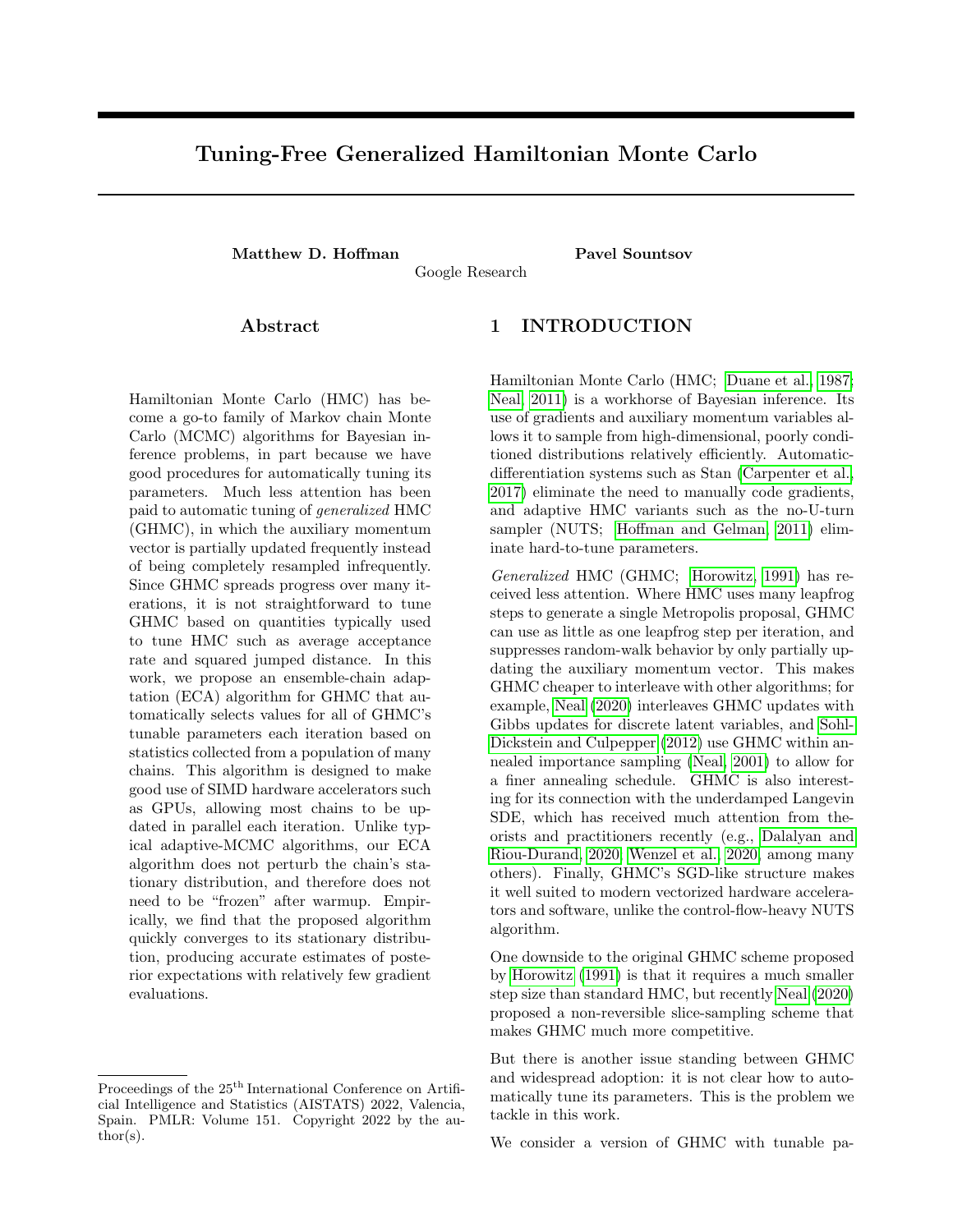wide adoption: the need to manually tune its parameters (step size), (damping), and now (slice drift). Heuristics used to tune HMC do not immediately translate to GHMC. In HMC, the step size is adapted to achieve some target acceptance rate, but if the damping is small then GHMC may require a much higher nominal acceptance rate than HMC; the persistent-Metropolis scheme further complicates the interpretation of acceptance rate. Heuristics used to control HMC's trajectory length such as NUTS and ChEES look at variants on expected squared jumped distance (ESJD; Pasarica and Gelman, 2010), but this must be computed with respect to a reference state at the beginning of a leapfrog trajectory; it is not clear what the analogous reference state is for GHMC. Finally, the slice-drift parameter is not needed in HMC.

In Section 4 we derive principled ways of setting all of these parameters based on statistics aggregated across multiple chains. But rst, we will review a framework that lets us do this tuning without perturbing the chains' stationary distribution.

## 2.3 Ensemble-chain adaptation

In MCMC, using the state of a Markov chain to control the parameters of an transition kernel T is not generally valid; formally, the invariance relation  $p()T(q^{0})$ ;  $)d = p(\begin{array}{cc} 0 \\ 0 \end{array})$ xed does not imply that p( )T(  $^0$  j ; ( ))d = p(  $^0$ ) when ( ) is a function of the current state .

However, if we are running multiple chains in parallel, we are allowed to update one of those chains using parameters that depend on the other chains. Such updates can be justied by treating the ensemble of chains as a single meta-chain. Formally, if we denote the kth chain's state  $k$  and the set of other chains  $_{nk}$ , and we want to sample from the product distribution  $p(\,1:K) =$  $_{\mathsf{k}}$  p( $_{\mathsf{k}}$ ), then each update to a chain  $_{\mathsf{k}}$  j <sub>nk</sub> leaves the stationary distribution invariant:

$$
R \underset{p}{Q} \underset{p}{P} \left( \underset{k}{\underset{i}{\text{max}}} p \left( \underset{k}{\underset{i}{\text{max}}} T \left( \underset{k}{\underset{k}{\text{min}}} \right) \right) \underset{k}{I} \right) \left( \underset{k}{\underset{k}{\text{min}}} 1 \right) \underset{k}{P} \left( \underset{k}{\underset{k}{\text{min}}} 1 \right) \left( \underset{k}{\underset{k}{\text{min}}} 1 \right) \underset{k}{I} \right) \left( \underset{k}{\underset{k}{\text{min}}} 1 \right) \left( \underset{k}{\text{min}} 1 \right) \left( \underset{k}{\underset{k}{\text{min}}} 1 \right) \left( \underset{k}{\underset{k}{\text{min}}} 1 \right) \left( \underset{k}{\underset{k}{\text{min}}} 1 \right) \left( \underset{k}{\underset{k}{\text{min}}} 1 \right) \left( \underset{k}{\underset{k}{\text{min}}} 1 \right) \left( \underset{k}{\underset{k}{\text{min}}} 1 \right) \left( \underset{k}{\underset{k}{\text{min}}} 1 \right) \left( \underset{k}{\underset{k}{\text{min}}} 1 \right) \left( \underset{k}{\underset{k}{\text{min}}} 1 \right) \left( \underset{k}{\underset{k}{\text{min}}} 1 \right) \left( \underset{k}{\underset{k}{\text{min}}} 1 \right) \left( \underset{k}{\underset{k}{\text{min}}} 1 \right) \left( \underset{k}{\underset{k}{\text{min}}} 1 \right) \left( \underset{k}{\underset{k}{\text{min}}} 1 \right) \left( \underset{k}{\underset{k}{\text{min}}} 1 \right) \left( \underset{k}{\underset{k}{\text{min}}} 1 \right) \left( \underset{k}{\underset{k}{\text{min}}} 1 \right) \left( \underset{k}{\underset{k}{\text{min}}} 1 \right) \left( \underset{k}{\underset{k}{\text{min}}} 1 \right) \left( \underset{k}{\underset{k}{\text{min}}} 1 \right) \left( \underset{k}{\underset{k}{\text{min}}} 1 \right) \left( \underset{k}{\underset{k}{\text{min}}} 1 \right) \left( \underset{k}{\underset{k}{\text{min}}} 1 \right) \left( \underset{k}{\underset{k}{\
$$

MCMC procedures with this 
avor have a long history, going back at least to Gilks et al. (1994) and the snooker algorithm, and termed \ensemble-chain adaptation" (ECA) by Zhang and Sutton (2011). In the context of (G)HMC algorithms, they have mostly been used to obtain preconditioners (e.g., Zhang and Sutton, 2011; Leimkuhler et al., 2018) (the methods in this paper are complementary to and could be integrated with such quasi-Newton-inspired methods).

ECA algorithms clearly require that we run multiple chains. ECA therefore seems well positioned to exploit

Figure 1: Graphical models illustrating two equivalent ECA procedures.  $_{k:t}$  denotes statek at notional iteration t. Solid black lines denote a transition kernel that leaves  $p(\ _{k})$  invariant. This kernel may be controlled by some parameters  $k(1; \ldots; k_1)$  that depend on other states; this dependence is denoted by dashed blue lines. Dotted gray lines denote an identity map between  $_{k:t}$  and  $_{k:t+1}$ . In the example above, we can perform the three updates (left) that take us from the joint state  $_{1:K; 1}$  to  $_{1:K; 4}$  in parallel (right).

the availability of vectorized hardware (such as GPUs and TPUs) and software (such as TensorFlow (Abadi et al., 2016), PyTorch (Paszke et al., 2019), and JAX (Bradbury et al., 2018)), which can cheaply run many chains in parallel. However, if we really must update each state  $_K$  holding the other states  $_{nk}$  xed, then these parallel resources are wasted. In the next section, we consider the question of how to design ECA algorithms to enable maximum parallelism.

# 3 PARALLELIZABLE ENSEMBLE-CHAIN ADAPTATION

We would like to design ECA algorithms that can make use of parallel resources by updating multiple states in parallel, but ECA is justied as a one-state-at-a-time serial procedure. However, we will show that we are free to perform ECA updates on many states in parallel as long as these updates obey a certain conditional independence requirement.

Figure 1 illustrates the idea. Conceptually, we do standard one-at-a-time ECA, updating each state  $k$  conditioned on information from the k 1 states  $_{1:k-1}$ (the graphical model on the left). But because each update only depends on information from states with a lower index, we have all the information we need to compute the K 1 notionally sequential updates for  $_{2:K}$  in parallel. Discarding the K 2 notional interme-

<sup>&</sup>lt;sup>1</sup>One might be tempted to go "hogwild" (Niu et al., 2011) and update all states in parallel, but this can lead to incorrect results; see Appendix D for a simple example.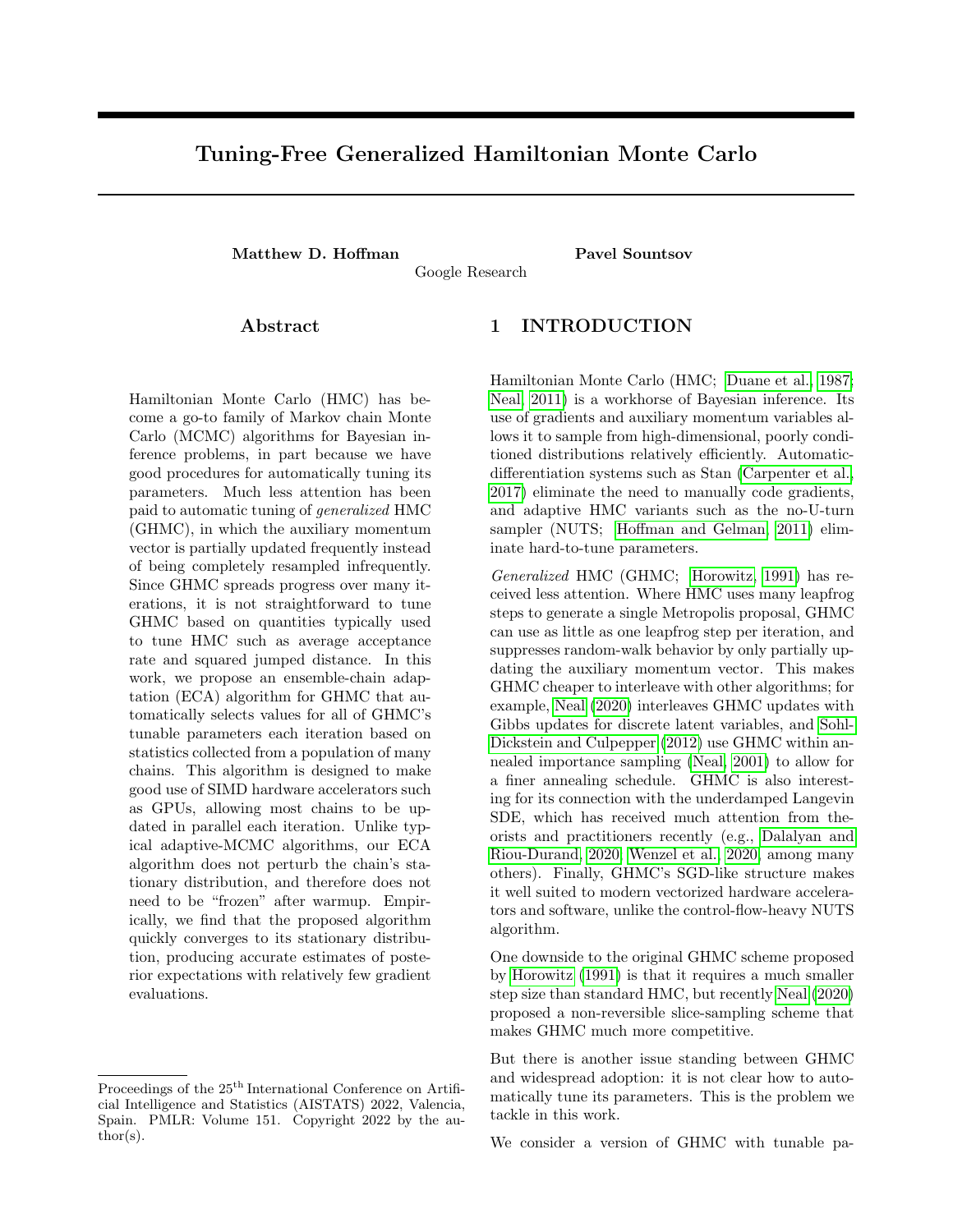diate states, we are left with an update that updates all but one of the states (the graphical model on the right<sup>2</sup>). We can then permute the states and repeat the procedure to ensure that all states are updated.

Sometimes we may want to cut some connections from the general update structure in Figure 1. In this work, we use the K-fold" update structure illustrated in Figure 2, in which we break the states intoK \folds" of N states each, compute parameters based on each fold, and share those parameters across all updates in the neighboring fold<sup>3</sup>. We skip one fold's update each iteration to maintain the correct conditional independence structure. After K iterations, we randomly reshu e the states into K new folds.

This scheme has two main advantages over the denser graphical model in Figure 1: it ensures that the parameters are always computed based on the same number of states N, which facilitates e cient batching, and it ensures that no parameters are estimated from less than N states, which might lead to undesirable behavior (e.g., momentum-negating rejections in GHMC, which are worse than standing still). Its main downside is that it skips updates for  $\pm K$  of the states each iteration, possibly reducing utilization of parallel resources. This can be mitigated by increasing K, at the expense of possibly increasing the variance of the kernel parameters . We use  $K = 4$  as a compromise, which incurs at most a 25% slowdown; in Appendix A we empirically explore the e ect of adjusting K.

## 4 ECA-FRIENDLY HEURISTICS FOR GHMC

In this section, we derive ECA-compatible heuristics for automatically tuning parameters of GHMC: a diagonal preconditioning matrix, a step size , a damping coecient , and a slice-drift coecient . Putting these pieces together yields Algorithm 3, which we call Maximum-Eigenvalue Adaptation of Damping and Step-size (MEADS).

### 4.1 Diagonal preconditioning

(G)HMC algorithms can benet from preconditioning, and one common practice is to scale each dimension by the inverse of an estimate of the posterior standard deviation in that dimension (e.g.; Carpenter

Figure 2: Graphical model illustrating K -fold ECA. The states are split into K folds of N states each, and each foldk is updated using parameters computed from its neighbor fold  $k + 1$  mod K. Each iteration we skip the update for a dierent fold. Solid black lines denote MCMC updates, dashed blue lines denote dependence through kernel parameters, dashed gray lines denote skipping an update.

et al., 2017; Langmore et al., 2021). This can be implemented by giving the leapfrog integrator a vector of per-dimension step sizes scaled by that dimension's standard deviation (Neal, 2011). In MEADS, we simply compute an estimate  $\lambda$  of the marginal standard deviations  $d$  from each fold's states and multiply the neighboring fold's step size accordingly.

In the following sections, we use the transformed variables and gradients  $d$ ,  $d = \lambda d$  and  $g_d$ ,  $r \sim d$  logp( ) = r  $d$  logp( ) $\sim d$  to compute step-size and damping parameters. This yields parameters that are properly adapted to the transformed dynamics.

#### 4.2 Step size

When applied to quadratic potential functions  $\frac{1}{2}$  > H (corresponding to multivariate-Gaussian target distributions with covariance H $^{-1}$ ), the stability of the leapfrog integrator requires that the step size and largest eigenvalue  $_{max}$  of H satisfy max (Leimkuhler and Reich, 2004). More generally, the accuracy of uncorrected underdamped Langevin MCMC likewise depends on keeping the step size inversely proportional to the square root of the largest eigenvalue of the negative Hessian of the log-density (Dalalyan and Riou-Durand, 2020). This suggests trying to set

$$
:= \frac{1}{2} p \frac{1}{\frac{1}{\max{(H)}}}; \quad H , \quad \frac{R}{p(1)^r}^2 \log p(1)^d ;
$$

where  $_{\text{max}}$  (A) is de ned as the largest eigenvalue of A. We use the average Hessiah, since we will estimate max from states that may be far from the states we are updating. The  $\frac{1}{2}$  is there to give us some margin of error; in Appendix A we show that MEADS is not very sensitive to this factor.

Fortunately, we can estimate  $_{max}$  from gradients

<sup>&</sup>lt;sup>2</sup>This graphical model resembles that of inverse autoregressive 
ows (Kingma et al., 2016), which are also designed to permit e cient parallel sampling.

 $3$ Leimkuhler et al. (2018) consider a related scheme, updating only one fold at a time conditioned on all other folds, which reduces the number of states that can be updated in parallel by a factor of K 1.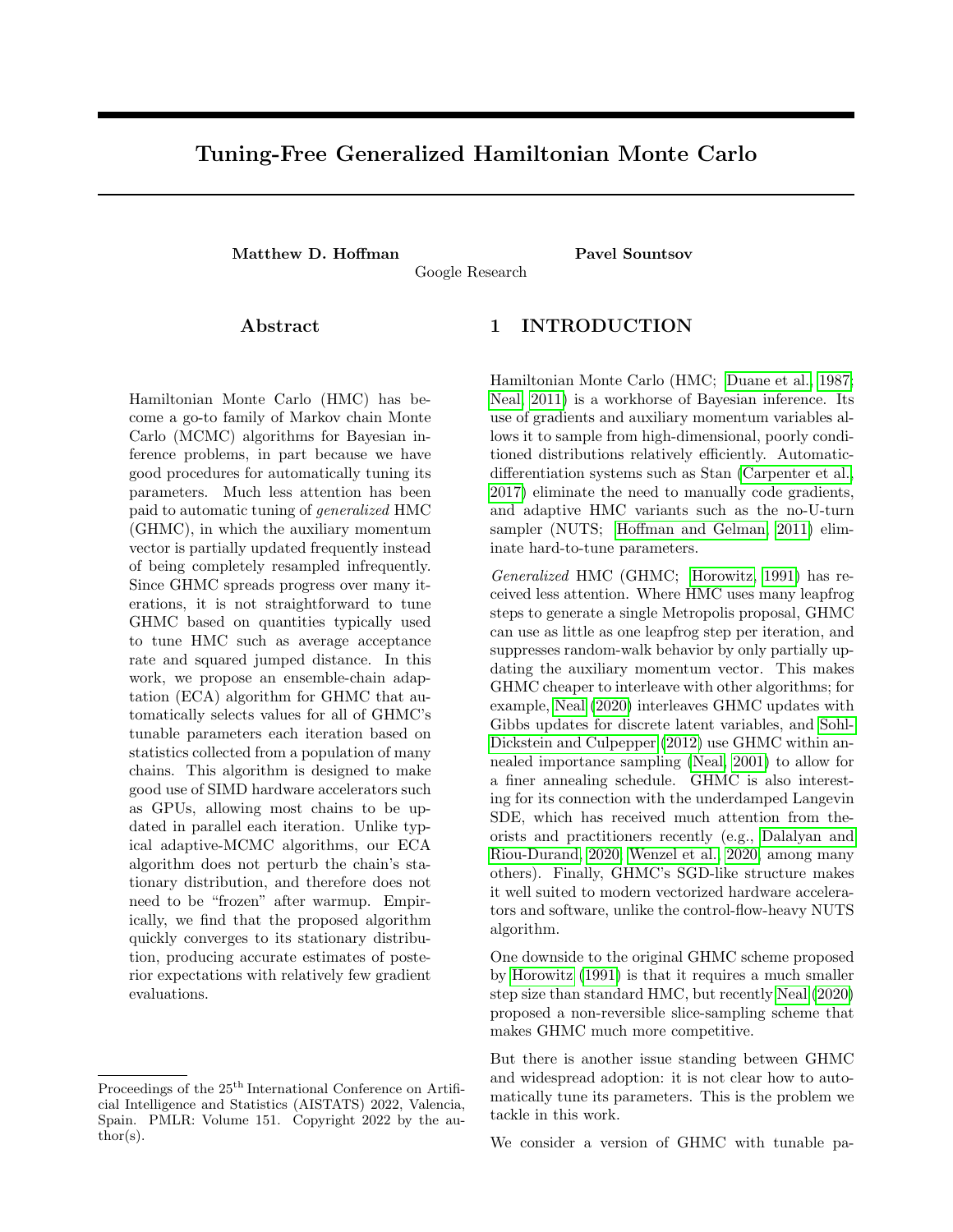without computing second derivatives. In Appendix E, we show that under mild technical conditions,

$$
\mathsf{R}_{p\left(\phantom{\frac{1}{2}}\right)\frac{\text{ of } \log p}{\text{ or } \log^2 p}d}=\mathsf{R}_{p\left(\phantom{\frac{1}{2}}\right)\left(\frac{\text{ } \log p}{\text{ or } \log^2 p}\right)^{>}}\frac{\text{ } \log p}{\text{ } \text{ }d}=\text{ } (4)
$$

That is, at stationarity, the expected negative Hessian of the log-density is the expected outer product of the gradient of the log-density. So, given the (transformed) gradients  $g_{k;1:N}$  for the N (transformed) states  $k_i$ <sub>1:N</sub> from fold k, we can approximate the average negative Hessian as the outer-product matrix  $\overline{H}^{\bullet}$ ,  $\frac{1}{N}$   $\overline{H}^{\bullet}$   $\overline{H}$  g<sub>k;n</sub>  $\overline{H}$ .

#### 4.3 Damping factor and slice drift

The damping coe cient controls how many iterations it takes to forget the current value of our momentum m. To see this, note that value of  $m_{t+i}$  is roughly (ignoring initial and nal leapfrog half-steps)

$$
(1) ^{i=2}m_t + \frac{P_i}{i=1} r \log p(t_{t+j}) + \frac{p-1}{i}; \quad (5)
$$

where  $\frac{1}{1}$  N (0;1).  $m_t$ 's in uence on future states  $m_{t+1}$  decays exponentially with i.

We want this in
uence to decay slowly enough that the chain can move far before forgetting its old momentum (since accelerating such motion is why HMC introduced momentum in the rst place), but not so slowly that the chain takes too long to forget its previous states (since this forgetting drives mixing). As in standard HMC, we want to forget our momentum once we've had a chance to travel the full length of the highest-variance direction.

When applied to a Gaussian target with covariance , the leapfrog integrator with step size takes O( $_{max}$  () = ) steps to progress along the leastconstrained direction; this suggests that we should choose a damping factor such that <sup>1</sup>  $\frac{1}{2}$  log(1 )  $/$  =  $_{max}$  () so that the contraction of m after  $_{max}$  () = steps is neither too large nor too small. If is relatively small (as it should be for di cult prob-

lems), then this suggests setting

$$
= 1 = \max(1)
$$
;  $= 1$   $= 2$ ; (6)

where  $\alpha$  is the empirical covariance of a neighboring fold's states. We use  $1 \cdot e^x$  to constrain  $\lt 1$ .

Similar logic applies to the slice-drift parameter . We want u to remain stable long enough that we can travel far without rejecting, but not so long that u mixes more slowly than and m. We therefore set  $:=$  = 2. This yields a period for u of  $=$  steps, after which the exponential-decay term in Equation 5  $(1)$ <sup>2=</sup>  $2=$  e  $2=$  0:14, implying that the previous period's momentum has mostly been forgotten.

|                 | Algorithm 2 Estimating Largest Eigenvalues                                                                                  |
|-----------------|-----------------------------------------------------------------------------------------------------------------------------|
|                 | 1: function $max_e$ eig $(X)$                                                                                               |
| 2: $S = XX$     |                                                                                                                             |
|                 |                                                                                                                             |
|                 | 3: $:= \frac{\text{tr}(S)}{N}$ . P<br>4: $^2 := \frac{\text{tr}(S)}{N(N-1)}$ $_{n;n} \circ_{\mathbf{G} \cap N} S_{n;n}^2$ . |
| return<br>5:    | $2-$                                                                                                                        |
| 6: end function |                                                                                                                             |

For stability, we put a 
oor on the damping in early iterations to enforce  $\frac{1}{t}$ . The logic is that, if the optimal damping would have us forget our momentum after more than t steps, and we have not yet takent steps, then we have probably not converged to a point where we accurately estimate the appropriate . While the chains are far from convergence, the empirical covariance can be large due to di erences in how quickly the chains approach the target distribution's typical set; these di erences must be damped away before we can safely use a very small damping factor.

#### 4.4 Estimating largest eigenvalues

So far, we have ignored the question ofhow to estimate the largest eigenvalues of the gradient and covariance matrices from Sections 4.2 and 4.3. This turns out to be a bit delicate; the largest eigenvalue of an unbiased estimate<sup> $\lambda$ </sup> of a matrix can be a highly biased estimate of the largest eigenvalue of .

Instead, we propose an estimator based on the ratio

$$
tr(\t2) = tr(1) =
$$
  $\begin{bmatrix} P & P \\ d & d \end{bmatrix} =$   $\begin{bmatrix} P \\ d & d \end{bmatrix}$  (7)

which only relies on our ability to get reasonable estimates of traces, not individual eigenvalues. In the extreme case where all eigenvalues are either  $0$  or $_{\text{max}}$ ,  $\frac{\text{tr}(-2)}{\text{tr}(1)}$  =  $\frac{\text{max}}{\text{max}}$ . In less-extreme cases, this ratio approximates  $_{max}$  well unless there are many \smallbut-not-tiny" eigenvalues that are large enough to in uence the sums, but small enough that they are distinguishable from  $_{max}$ . We explore the properties of this ratio in Appendix C.

The ratio in Equation 7 can be estimated for matrices of the form  $X > X$  in  $O(N^2D)$  operations for  $X$  2  $R^N$   $\overline{P}$ ; Algorithm 2 shows how. The estimator of the trace of  $E[X \times X]^2$  in line 4 is based on the identity  $E[S_{n;n}^2] = E[x_n^2 x_n x_n^2] = E[tr(x_n x_n^2 x_n x_n^2)] = E[kr(x_n x_n^2 x_n^2)] =$ tr(  $E[X \times X]^2$ ) for n 6 n<sup>0</sup>. This cost will be dominated by the cost of computing N gradient evaluations for all but very simple target distributions.

## 5 EFFICIENCY EXPERIMENTS

In this section, we evaluate MEADS's ability to e ciently estimate posterior expectations. We compare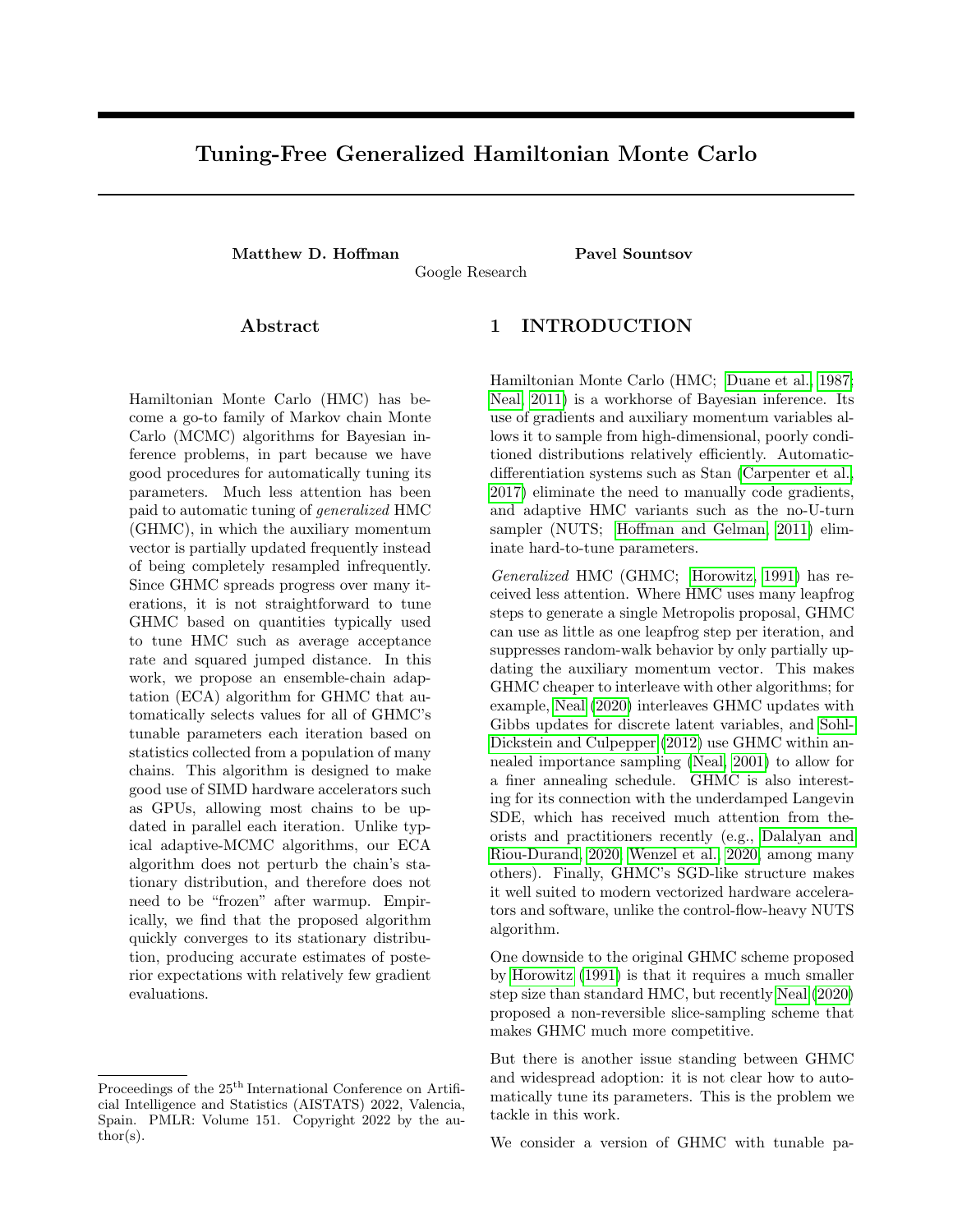```
Algorithm 3 Maximum-Eigenvalue Adaptation of Damping and Step-size (MEADS)
Input: K folds of N initial states _{0;1:K; 1:N}.
Output: Chain of T states 1:T:1:K:1:N1: Initialize u_{0:1:K:1:N} Uniform((1; 1)).
 2: Initialize m_{0:1:K:1:N} N (0; I).
 3: for t = 1 to T do
 4: for k = 1 to K, excluding k = t mod K do
 5: Estimate means \hat{\tau}_{t,k; 1:D} and standard deviations \hat{\tau}_{t,k; 1:D} from t_{t-1,(k-1) \mod K; 1:D}.
 6: Set t; k; n; d := ( t 1;(k 1) mod K;n;d A_{t} 1;k;d )=A_{t; k; d}.
 7: Set g_{t;k;n;d} := r d log p\left(\frac{t}{t+1;(k+1) \mod K;n}\right) ^t;k;d .
 8: Set _{t;k} := min f 1; 0:5= \max_{q} \frac{\text{eig}(q_{t;k})g}{q}9: Set _{t;k} := max f \frac{1}{t+k}; 1= max eig (_{t;(k-1) \mod K})g.
10: Set t_{ik} := 1 e<sup>2 tk tk</sup>, t_{ik} := t_{ik} = 2.
11: Set t_{t,k;n}, m_{t;k;n}, u_{t;k;n} = pers ghmc \left(t_{t-1;k;n}, m_{t-1;k;n}, u_{t-1;k;n}, t_{t,k} - t_{t,k}, t_{t,k}\right).
12: end for
13: end for
```
MEADS with two baseline HMC algorithms: ChEES-HMC (Homan et al., 2021) and NUTS (Homan and Gelman, 2011). We implemented MEADS and ChEES-HMC in JAX (Bradbury et al., 2018) on top of the FunMC API (Sountsov et al., 2020), and used TensorFlow Probability's NUTS implementation (Lao and Dillon, 2019). Our MEADS implementation will be open-sourced as part of TensorFlow Probability (Dillon et al., 2017). All experiments were run on TPU v2s with precision set to HIGHEST to avoid b
oat16 matrix multiplication. All algorithms were evaluated on a set of target distributions from the Inference Gym (Sountsov et al., 2020). Table 1 summarizes the target distributions and their dimensionalities.

We let all algorithms adapt per-dimension step sizes. MEADS uses standard-deviation estimates from neighboring folds. For ChEES-HMC and NUTS, we use an exponential moving average of the previous rst and second moments with decay rate  $= t=(t + 8)$ .

To adapt step sizes for ChEES-HMC and NUTS, we use Adam (Kingma and Ba, 2015) with a learning rate of 0.05 to tune the average across iterations of the cross-chain harmonic-mean acceptance rate to be approximately 0.8. To adapt trajectory lengths for ChEES-HMC, we use Adam with a learning rate of 0.025 following Homan et al. (2021).

For each target distribution, we ran MEADS for 15,000 iterations, thinning the chain by a factor of 10 to save memory. We ran ChEES-HMC and NUTS for 500 iterations, freezing the step-size and (for ChEES-HMC) trajectory-length parameters after 400 iterations. All algorithms were run with 128 chains; MEADS split these 128 chains into four folds. We repeated each experiment 32 times. The initial state  $_{0:k;n}$  of all chains of all algorithms is obtained by running 100 iterations

Figure 3: Squared bias estimate versus number of gradients for ChEES, NUTS, and MEADS. Dashed horizontal lines are thresholds of 001 and 0002.

of Adam on logp( ) with learning rate 0:05.

We then estimated the transient bias of each chain as a function of number of iterations; that is, the squared error  $(E[f(t_{td})] - E[f(t_{1:d})])^2$  between the expected value of (a function of) the state of the chain in dimension d after t steps and its expected value at stationarity. To estimate  $E[f ( t_{td})]$ , we computed the average across experiments  $2 \text{ f } 1; \ldots; 32g$  and chains n 2 f 1;:::; 128g to get E[f (  $_{\text{td}}$  )]  $\overrightarrow{r}_{\text{td}}$  ,  $\frac{1}{\mathsf{SN}}$  s<sub>;n</sub> f (s;n;t;d): Assuming independence between the chains' errors and invoking the central limit theorem, this estimate will have squared error on the order of  $\frac{2}{4096}$ , where  $\frac{2}{f_1d}$  is the posterior variance off (  $_d$ ). To estimate E[f ( $_{1, \mathrm{id}}$ )], we averaged across the last 100 samples and across all 128 chains and 32 runs of NUTS. We summarize the total bias at iteration t as

$$
bias_{1,t}^2 = \max_{d} (f_{t,d}^1 - E[f_{(1,1,d)}])^2 = \frac{2}{f,d};
$$
 (8)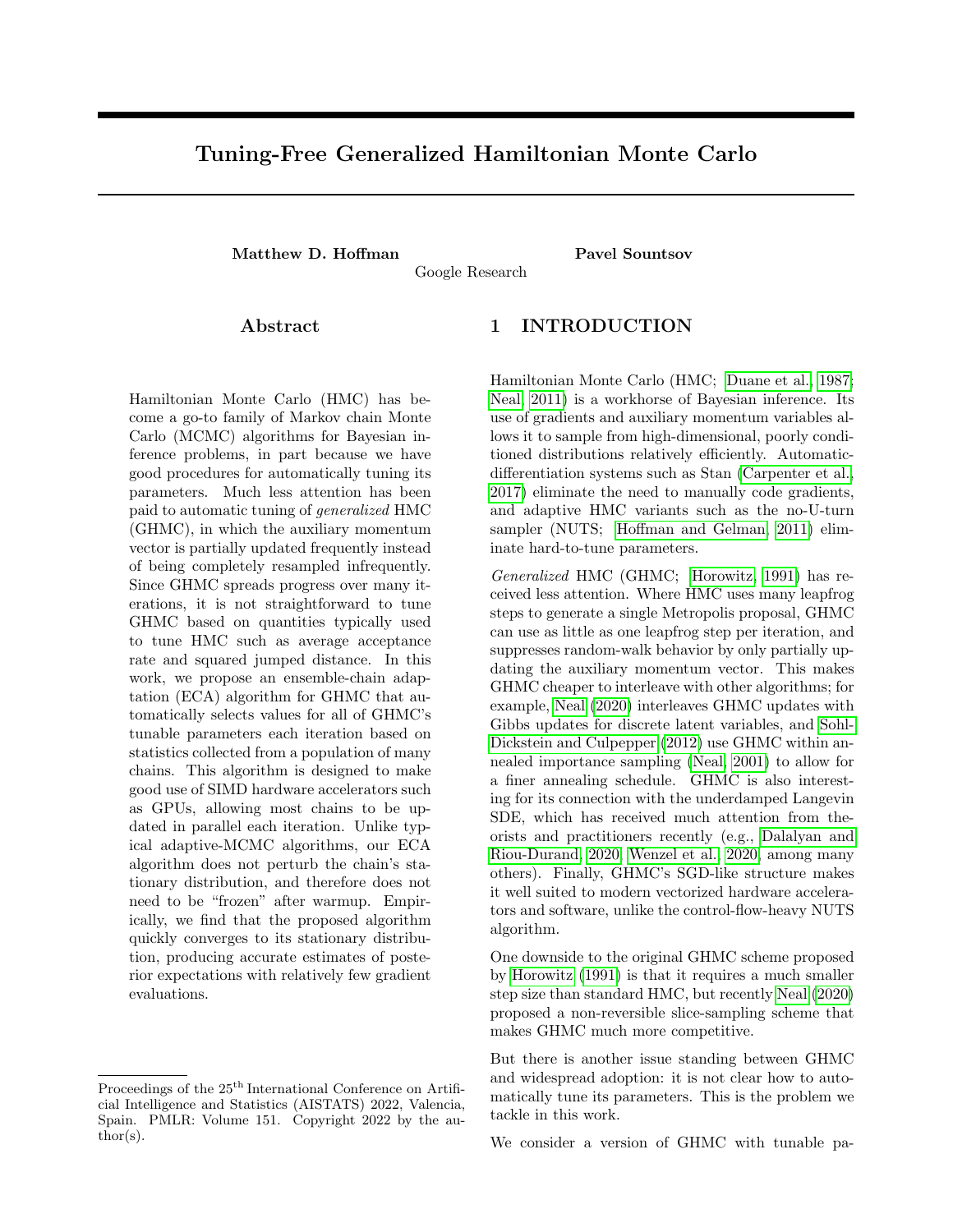| <b>Full Name</b>                                     | Short Name      | Dimensionality |
|------------------------------------------------------|-----------------|----------------|
| Banana                                               | Banana          | 2              |
| <b>IllConditionedGaussian</b>                        | Gaussian        | 100            |
| GermanCreditNumericLogisticRegression                | Logistic        | 25             |
| GermanCreditNumericSparseLogisticRegression          | Sparse          | 51             |
| RadonContextualE ectsHalfNormalIndiana               | Radon           | 91             |
| BrownianMotionUnknownScalesMissingMiddleObservations | <b>Brownian</b> | 32             |
| SyntheticItemResponseTheory                          | IRT             | 501            |
| VectorizedStochasticVolatilityLogSP500               | Volatility      | 2519           |

Table 1: Target distributions used in Section 5.

|                 | Grads to low bias |              |              | Grads to very low bias |                          |              | Grads/ESS   |       |              |
|-----------------|-------------------|--------------|--------------|------------------------|--------------------------|--------------|-------------|-------|--------------|
| Target          | <b>NUTS</b>       | <b>ChEES</b> | <b>MEADS</b> | NUTS                   | ChEES                    | <b>MEADS</b> | <b>NUTS</b> | ChEES | <b>MEADS</b> |
| Banana          | 220               | 164          | 290          | 425                    | 253                      | 420          | 156         | 448   | 386          |
| Gaussian        | 9746              | 5038         | 5420         | 13710                  | 7180                     | 8430         | 3230        | 1316  | 941          |
| Logistic        | 40                | 29           | 20           | 56                     | 43                       | 30           | 25          | 10    | 25           |
| Sparse          | 2616              | 1068         | 510          | 4200                   | 1334                     | 1040         | 888         | 716   | 634          |
| Radon           | 2229              | 1422         | 1470         | 3164                   | 1721                     | 2040         | 874         | 183   | 517          |
| <b>Brownian</b> | 2059              | 500          | 310          | 2447                   | 682                      | 380          | 580         | 582   | 309          |
| IRT             | 1062              | 437          | 690          | 1801                   | 659                      | 840          | 398         | 373   | 588          |
| Volatility      | 4073              | 2980         | 2760         | -                      | $\overline{\phantom{a}}$ |              | 146         | 180   | 315          |

Table 2: Number of gradient evaluations needed to achieve bias 0:01 (\Grads to low bias"), number of gradient evaluations needed to achieve bias 0:002 (\Grads to very low bias"), and number of gradient evaluations divided by e ective sample size (\Grads/ESS"). Results within 10% of best across algorithms are in bold . \-" entries denote unavailable results on the stochastic volatility target due to the high dimensionality making it di cult to estimate bias.

that is, the maximum bias across dimensions normalized by posterior variance.

Figure 3 shows the results for the sparse logistic regression target; plots for other targets are in Appendix B. The bias decays roughly exponentially until it falls below the level that we can detect with 4096 samples. Table 2 summarizes the number of gradient evaluations it takes each algorithm to reach low (one hundredth of posterior variance) and very low (two thousandths of posterior variance) levels of bias when estimating the second moment (i.e.,E[  $\frac{2}{1}$  <sub>;d</sub>], which is sensitive to errors in both mean and variance). These are the levels of bias that will have little impact on estimates based on a total e ective sample size of 100 or 500 (respectively). Because it is hard to estimate small biases, the time-to-very-low-bias statistic may be noisy. MEADS generally performs well on these metrics.

We also estimated each algorithm's asymptotic ef ciency at generating large eective sample sizes (ESS) per chain using TensorFlow Probability's tfp.mcmc.effective sample size implementation. ESS was estimated using cross-chain statistics from the last 100 samples. We report the median across runs of the minimum ESS across dimensions and statistics  $f(d) = d$  and  $f(d) = \frac{2}{d}$ .

Asymptotic ESS eciency is arguably less important for many-chain Bayesian inference work
ows than rapid convergence, since the Monte Carlo error of our estimates scales inversely with both per-chain ESS and number of chains, and there is little point in reducing Monte Carlo error far past the point where it is dominated by posterior uncertainty. Nonetheless, it is interesting to compare the cost of generating larger ESS by running chains for longer to the cost of running more chains in parallel. These costs are generally of the same order|\Grads/ESS" is generally comparable to \Grads to very low bias", although in some cases (e.g., ChEES on Radon), it is substantially lower, likely re
ecting poor early preconditioning.

# 6 DISCUSSION

We have developed MEADS, an ECA tuning scheme that makes turnkey GHMC competitive with existing turnkey HMC algorithms. GHMC is a very 
exible algorithm, and we hope that MEADS encourages further research into its applications and extensions. for example, interleaving GHMC with Gibbs steps on discrete latent variables (Neal, 2020) or exploring ways to ex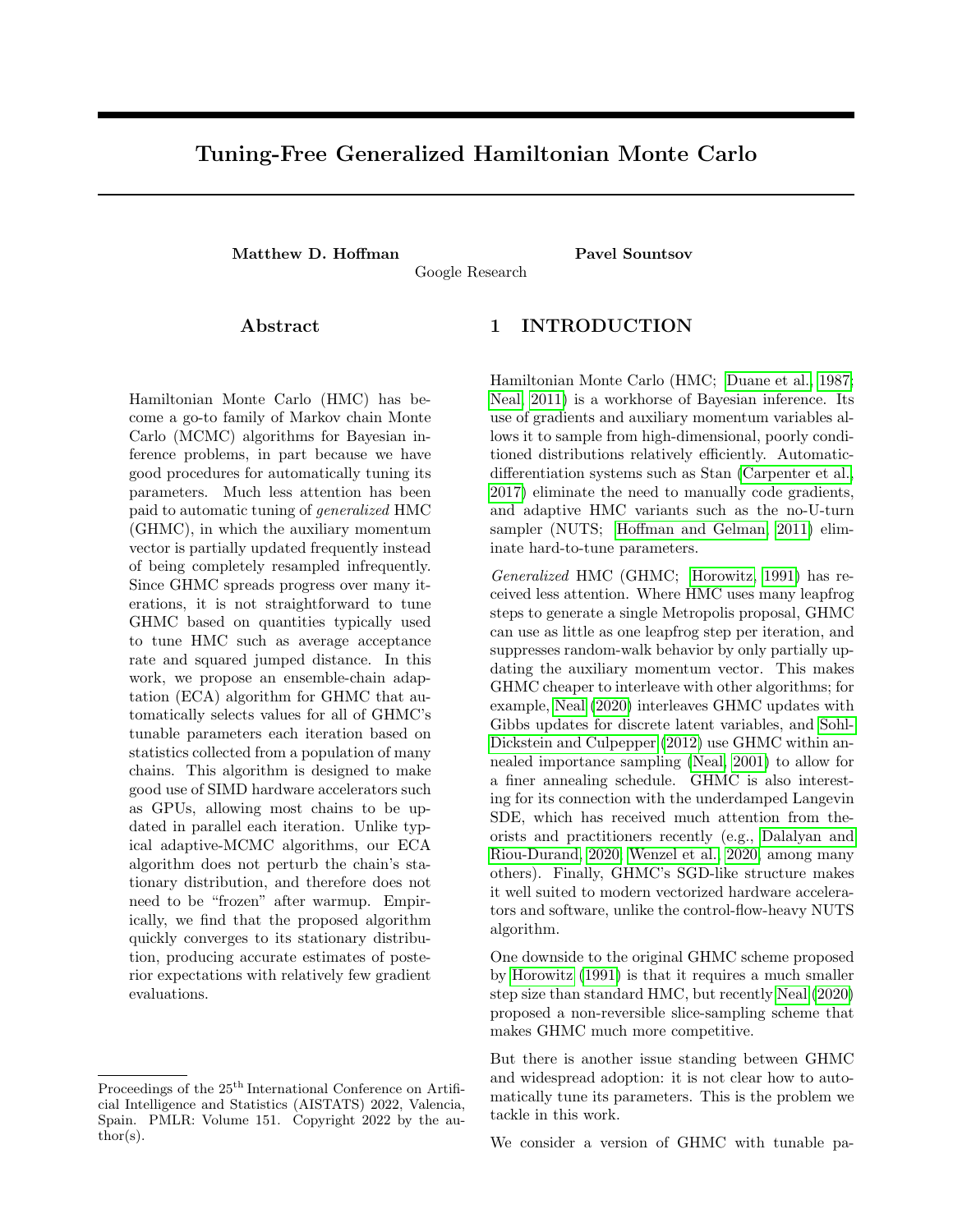tend or improve on MEADS, for example using quasi-Newton preconditioning schemes (Zhang and Sutton, 2011; Leimkuhler et al., 2018) or stochastic gradients.

# 7 ACKNOWLEDGEMENTS

We thank the entire TensorFlow Probability team for many helpful discussions, especially Colin Carroll, Brian Patton, Rif A. Saurous, and Sharad Vikram. We also thank the reviewers for a number of helpful suggestions.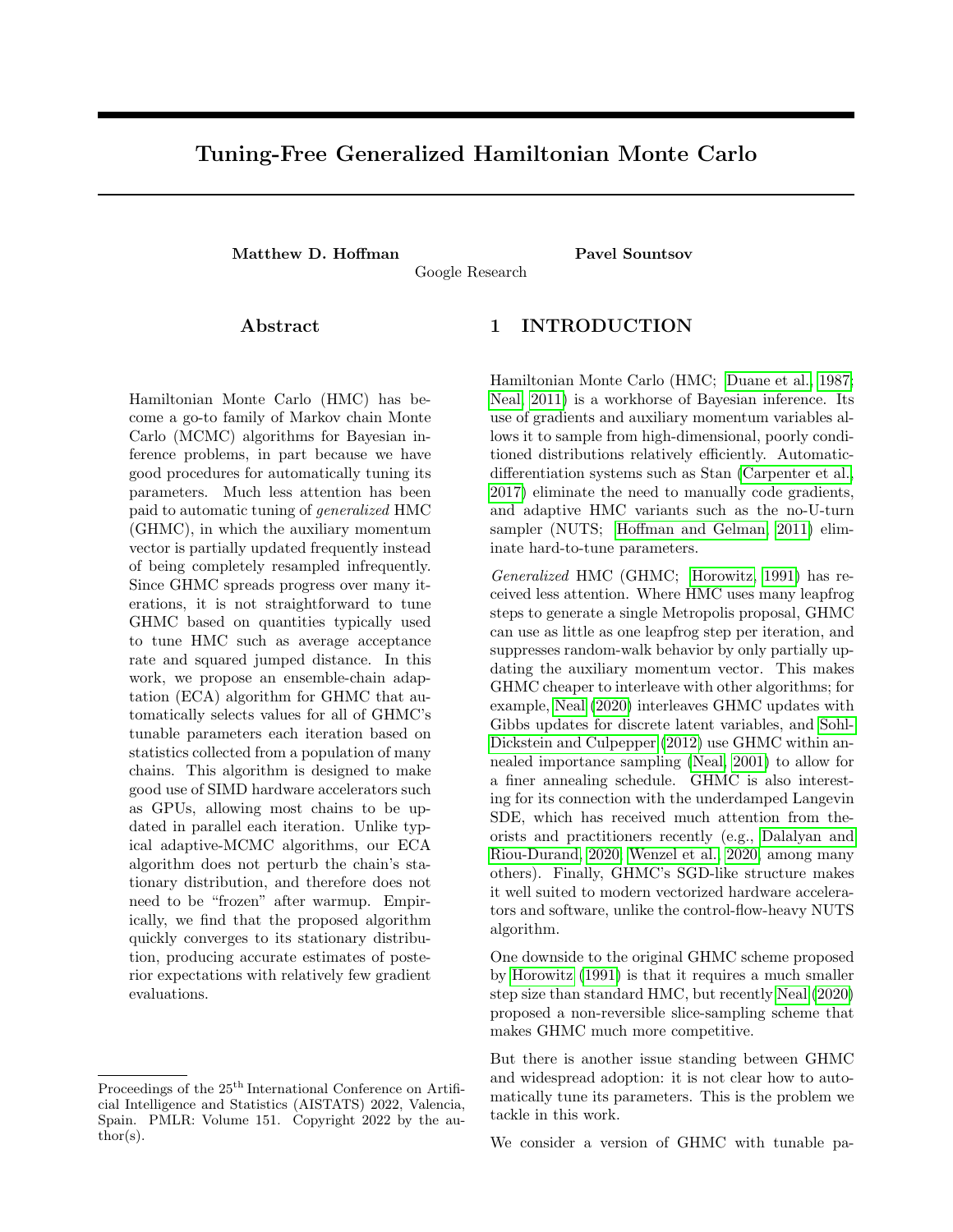#### References

- Abadi, M., Barham, P., Chen, J., Chen, Z., Davis, A., Dean, J., Devin, M., Ghemawat, S., Irving, G., Isard, M., et al. (2016). Tensorflow: A system for large-scale machine learning. In 12th fUSENIXg symposium on operating systems design and implementation (fOSDIq 16), pages 265–283.
- Bradbury, J., Frostig, R., Hawkins, P., Johnson, M. J., Leary, C., Maclaurin, D., Necula, G., Paszke, A., VanderPlas, J., Wanderman-Milne, S., and Zhang, Q. (2018). JAX: composable transformations of Python+NumPy programs.
- Carpenter, B., Gelman, A., Hoffman, M. D., Lee, D., Goodrich, B., Betancourt, M., Brubaker, M., Guo, J., Li, P., and Riddell, A. (2017). Stan: A probabilistic programming language. Journal of statistical software,  $76(1)$ .
- Cheng, X., Chatterji, N. S., Bartlett, P. L., and Jordan, M. I. (2018). Underdamped Langevin MCMC: A non-asymptotic analysis. In Bubeck, S., Perchet, V., and Rigollet, P., editors, Proceedings of the 31st Conference On Learning Theory, volume 75 of Proceedings of Machine Learning Research, pages 300– 323. PMLR.
- Dalalyan, A. S. and Riou-Durand, L. (2020). On sampling from a log-concave density using kinetic langevin diffusions. Bernoulli, 26(3):1956–1988.
- Dillon, J. V., Langmore, I., Tran, D., Brevdo, E., Vasudevan, S., Moore, D., Patton, B., Alemi, A., Hoffman, M., and Saurous, R. A. (2017). Tensorflow distributions.
- <span id="page-9-0"></span>Duane, S., Kennedy, A. D., Pendleton, B. J., and Roweth, D. (1987). Hybrid Monte Carlo. Physics letters B, 195(2):216–222.
- <span id="page-9-6"></span>Gilks, W. R., Roberts, G. O., and George, E. I. (1994). Adaptive direction sampling. Journal of the Royal Statistical Society: Series D (The Statistician), 43(1):179–189.
- Hairer, E., Hochbruck, M., Iserles, A., and Lubich, C. (2006). Geometric numerical integration. Oberwolfach Reports, 3(1):805–882.
- <span id="page-9-7"></span>Hoffman, M., Radul, A., and Sountsov, P. (2021). An adaptive-MCMC scheme for setting trajectory lengths in Hamiltonian Monte Carlo. 130:3907– 3915.
- <span id="page-9-2"></span>Hoffman, M. D. and Gelman, A. (2011). The no-Uturn sampler: Adaptively setting path lengths in Hamiltonian Monte Carlo. The Journal of Machine Learning Research.
- <span id="page-9-3"></span>Horowitz, A. M. (1991). A generalized guided Monte Carlo algorithm. Physics Letters B, 268(2):247–252.
- Kingma, D. and Ba, J. (2015). Adam: A method for stochastic optimization. In International Conference on Learning Representations.
- Kingma, D. P., Salimans, T., and Welling, M. (2016). Improving variational inference with inverse autoregressive flow. Advances in Neural Information Processing Systems, (2011):1–8.
- <span id="page-9-9"></span>Langmore, I., Dikovsky, M., Geraedts, S., Norgaard, P., and Von Behren, R. (2019). A condition number for hamiltonian monte carlo.
- Langmore, I., Dikovsky, M., Geraedts, S., Norgaard, P., and von Behren, R. (2021). Hamiltonian monte carlo in inverse problems; ill-conditioning and multimodality.
- Lao, J. and Dillon, J. V. (2019). Unrolled implementation of no-U-turn sampler. https://github.com/tensorflow/ probability/blob/main/discussion/ technical\_note\_on\_unrolled\_nuts.md.
- Leimkuhler, B., Matthews, C., and Weare, J. (2018). Ensemble preconditioning for Markov chain Monte Carlo simulation. Statistics and Computing, 28(2):277–290.
- Leimkuhler, B. and Reich, S. (2004). Simulating hamiltonian dynamics. Number 14. Cambridge university press.
- Ma, Y.-A., Chatterji, N. S., Cheng, X., Flammarion, N., Bartlett, P. L., and Jordan, M. I. (2021). Is there an analog of nesterov acceleration for gradient-based MCMC? Bernoulli, 27(3):1942–1992.
- <span id="page-9-8"></span>Metropolis, N., Rosenbluth, A. W., Rosenbluth, M. N., Teller, A. H., and Teller, E. (1953). Equation of state calculations by fast computing machines. The journal of chemical physics, 21(6):1087–1092.
- <span id="page-9-5"></span>Neal, R. M. (2001). Annealed importance sampling. Stat. Comput., 11(2):125–139.
- Neal, R. M. (2003). Slice sampling. Annals of Statistics, pages 705–741.
- <span id="page-9-1"></span>Neal, R. M. (2011). MCMC using Hamiltonian dynamics. In Handbook of Markov Chain Monte Carlo. CRC Press New York, NY.
- <span id="page-9-4"></span>Neal, R. M. (2020). Non-reversibly updating a uniform [0, 1] value for Metropolis accept/reject decisions. arXiv preprint arXiv:2001.11950.
- Niu, F., Recht, B., Re, C., and Wright, S. (2011). Hogwild!: A lock-free approach to parallelizing stochastic gradient descent. Advances in neural information processing systems, 24.
- Pasarica, C. and Gelman, A. (2010). Adaptively scaling the Metropolis algorithm using expected squared jumped distance. Statistica Sinica, pages 343–364.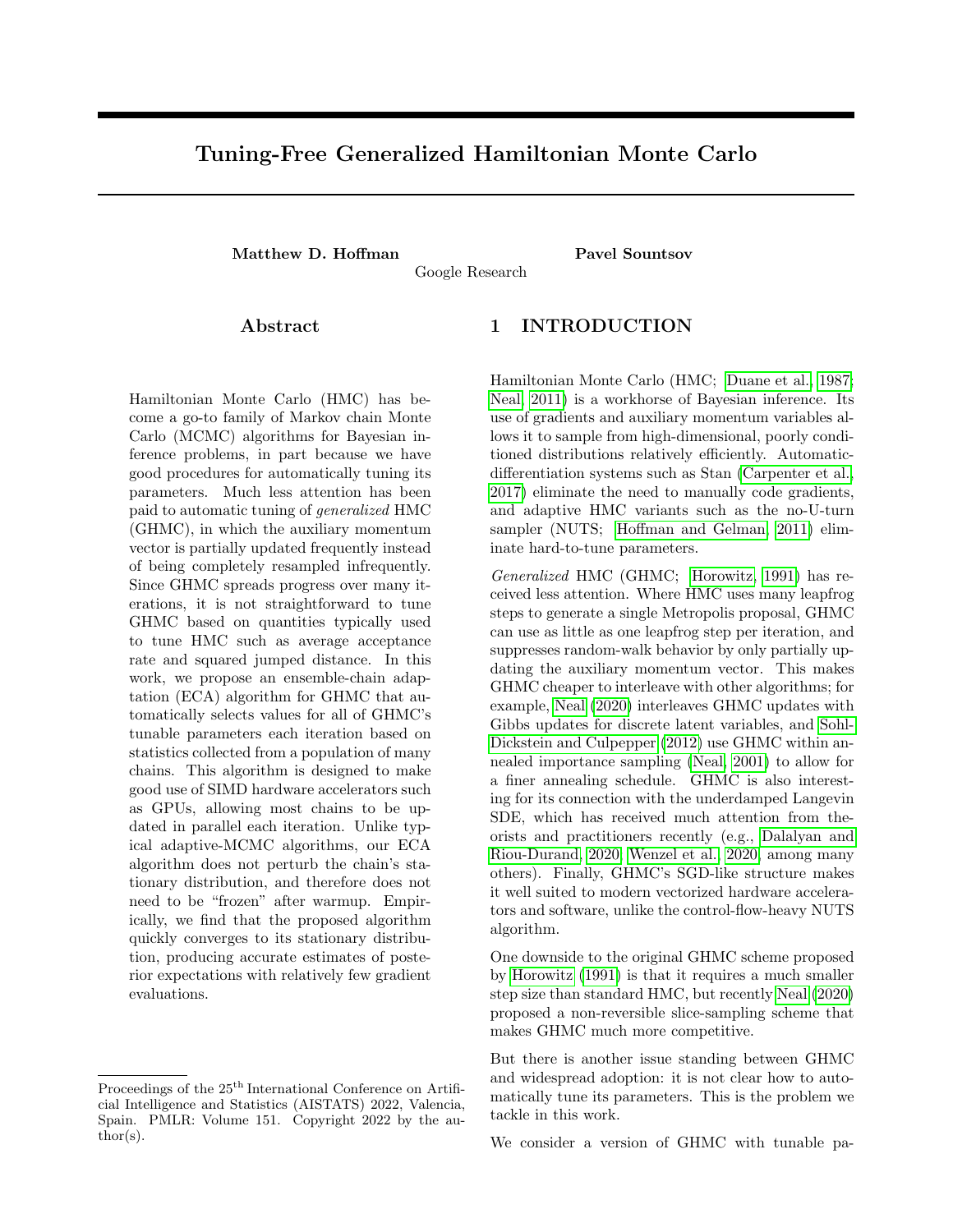- Paszke, A., Gross, S., Massa, F., Lerer, A., Bradbury, J., Chanan, G., Killeen, T., Lin, Z., Gimelshein, N., Antiga, L., et al. (2019). Pytorch: An imperative style, high-performance deep learning library. Advances in neural information processing systems, 32:8026–8037.
- <span id="page-10-0"></span>Sohl-Dickstein, J. and Culpepper, B. J. (2012). Hamiltonian annealed importance sampling for partition function estimation. arXiv preprint arXiv:1205.1925.
- Sountsov, P., Radul, A., and contributors (2020). Inference gym. [https://pypi.org/project/](https://pypi.org/project/inference_gym) [inference\\_gym](https://pypi.org/project/inference_gym).
- <span id="page-10-1"></span>Wenzel, F., Roth, K., Veeling, B. S., Swiatkowski, J., Tran, L., Mandt, S., Snoek, J., Salimans, T., Jenatton, R., and Nowozin, S. (2020). How good is the Bayes posterior in deep neural networks really? arXiv preprint arXiv:2002.02405.
- Zhang, Y. and Sutton, C. (2011). Quasi-Newton methods for Markov chain Monte Carlo. Advances in Neural Information Processing Systems, 24:2393– 2401.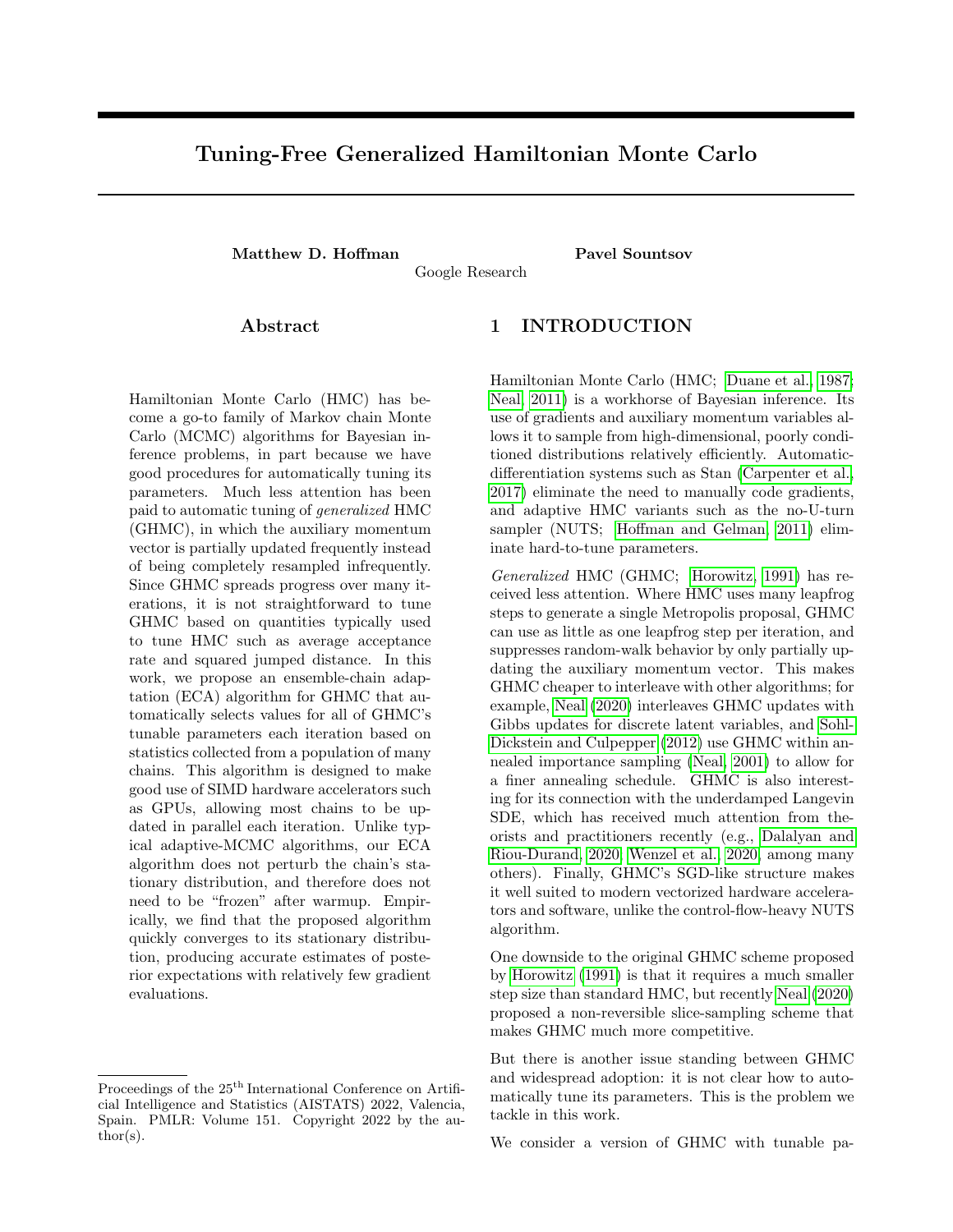# Supplemental Material for "Tuning-Free Generalized Hamiltonian Monte Carlo"

## A ABLATIONS

MEADS has three user-selectable parameters:

A step-size multiplier, set to 0:5 in our main experiments.

A damping-slowdown parameter, set to 1:0 in our main experiments.

A number-of-folds parameter K, set to 4 in our main experiments.

In this section, we examine the effect of different values of these choices, and find that the default values perform well across all target distributions we consider.

### A.1 Step-size multiplier

Figure [4](#page-11-0) shows the number of steps needed to achieve low-bias estimators when using MEADS with step-size multipliers between 0.2 and 0.7 and the default four folds and damping slowdown factor of 1. The recommended default step-size multiplier of 0.5 is reasonable across problems, although it is occasionally a little conservative (for example, on the IRT and stochastic volatility targets).

#### A.2 Damping slowdown

Figure [5](#page-11-1) shows the number of steps needed to achieve low-bias estimators when using MEADS with damping slowdown factors 0.5, 1, 2, and 5 and the default four folds and step-size multiplier of 0.5. The recommended default damping slowdown factor of 1 is reasonable across problems, although the stochastic volatility model would seem to prefer a more conservative ramping-up of momentum.

#### A.3 Number of folds

Figure [6](#page-12-0) shows the number of steps needed to achieve low-bias estimators when using MEADS with 2, 4, and 8 folds and the default step-size multiplier of 0.5 and damping slowdown factor of 1. Four folds is consistently better than two, since when only using two folds half of the chains must sit idle (we conservatively assign the same cost to idle chains as updating chains on the assumption that enough parallel resources are available that we could have computed gradients for



<span id="page-11-0"></span>Figure 4: Number of gradient evaluations needed to achieve squared bias less than 0.01 as a function of step-size multiplier for MEADS. Lower is better.



<span id="page-11-1"></span>Figure 5: Number of gradient evaluations needed to achieve squared bias less than 0.01 as a function of damping slowdown factor for MEADS. Lower is better.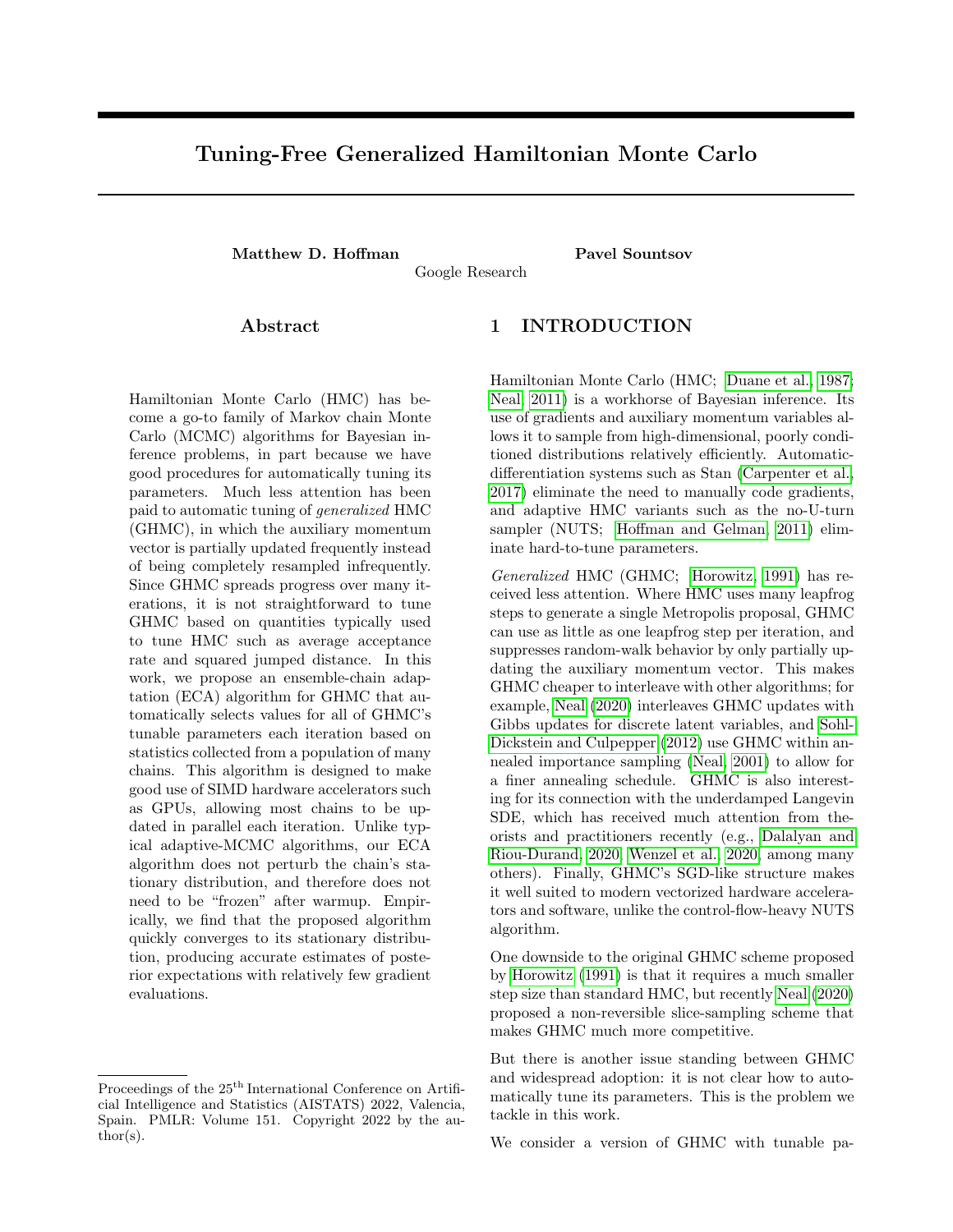

Figure 6: Number of gradient evaluations needed to achieve squared bias less than 0.01 as a function of number of folds for MEADS. Lower is better.

the idle chains at no cost in wallclock time). Increasing the number of folds to eight generally has little effect. (The effect looks large for the logistic-regression target, but this is a quantization artifact due to thinning the MEADS chain by a factor of 10.)

## B BIAS PLOTS

Figure [7](#page-13-0) shows how the transient biases of ChEES, NUTS, and MEADS evolve as a function of number of gradient steps. As the true bias gets very small, the squared error of the estimator becomes dominated by variance and we are unable to get a good estimate of the true bias.

## C EIGENVALUE ESTIMATOR

In this section we consider the maximum-eigenvalue estimator described in Section 4.4 and Algorithm 2.

Given a  $N$ -by- $D$  matrix  $X$  such that

$$
E[\frac{1}{N}X^{\geq X}] = \Sigma.
$$
 (9)

we are interested in estimating the largest eigenvalue of Σ.

Throughout this section, we will consider the simple case where  $X_{n;d}$   $\mathcal{N}(0; d)$ , so that  $\Sigma = \text{diag}(\n\text{2})$  and the largest eigenvalue is  $\max_d \frac{2}{d}$ . We will examine four specific values for , each of which has maximum eigenvalue 1 and  $D = 100$  dimensions:

- 1. **Identity:**  $d = 1$  for all d.
- 2. Log-spaced: Logarithmically spaced  $d$  with  $_1 = 0.1$  and  $_D = 1$ .
- 3. Linear-spaced: Linearly spaced d with  $1 =$ 0.1 and  $D = 1$ .
- 4. **Bimodal:**  $d = 0$  for  $d \le D=2$ ,  $d = 1$  for  $d > D=2$ .

Figure [8](#page-14-0) shows the result of directly computing the largest eigenvalue of  $X^{\geq}X$  ("Naive Estimator") and instead computing the ratio  $\frac{\text{tr}(X^{\geq} XX^{\geq} X)}{\text{tr}(X^{\geq} X)}$  ("Ratio Estimator") as the number of observations  $N$  goes up. For small sample sizes, the estimates are biased upwards; this bias decays faster for the ratio estimator than for the naive estimator. This faster decay comes at the price of a small asymptotic bias for the logspaced and linear-spaced spectra; as  $N$  ! 1 the ratio estimator converges to  $\begin{pmatrix} 1 & 4 \ 0 & d \end{pmatrix} = \begin{pmatrix} 1 & 2 \ 0 & d \end{pmatrix}$ , which is a bit lower than  $\frac{2}{\text{max}}$  when there exist eigenvalues less than  $\frac{2}{max}$  but not so small that they make only a small contribution to the trace  $d \frac{2}{d}$ .

# <span id="page-12-0"></span>D AN EXAMPLE OF THE DANGERS OF HOGWILD ADAPTATION

In this section we provide a simple example of an ensemble-chain adaptation (ECA) MCMC kernel which gives correct results when applied to one state at a time, but catastrophically wrong results when applied "hogwild" to all states in parallel.

There are two independent, uniformly distributed states  $x_0 \nightharpoonup \mathcal{D}$ ; 1g and  $x_1 \nightharpoonup \mathcal{D}$ ; 1g, so that  $p(x) = \frac{1}{4}$ . Our MCMC kernel to update one of the states given the other is the XOR function:  $x_i^{\ell} = \text{XOR}(x_i; x_{1-i})$ . If we update  $x_i$  holding  $x_1$  i fixed, this update satisfies detailed balance, since the two possible updates  $(x_i^0 = XOR(x_i; 0) = x_i$  and  $x_i^0 = XOR(x_i; 1) = 1$   $x_i$ are both reversible with respect to the uniform distribution on  $f0/1g$ . So if we alternate between updating  $x_1$  holding  $x_0$  fixed and  $x_0$  holding  $x_1$  fixed, then the chain will correctly leave the uniform distribution invariant.

However, if we go "hogwild" and apply the update simultaneously to both states, then  $x_0^0 = \text{XOR}(x_0; x_1)$ and  $x_1^{\ell} = \text{XOR}(x_1; x_0) = \text{XOR}(x_0; x_1) = x_0^{\ell}$ . So after one iteration, the two states will be identical. Once the states are identical, another iteration will ensure that they are both zero, since  $XOR(0, 0) = XOR(1, 1) = 0$ . So after two iterations the chain will be stuck in the absorbing state  $x_0 = x_1 = 0$ , rather than leaving the uniform distribution invariant.